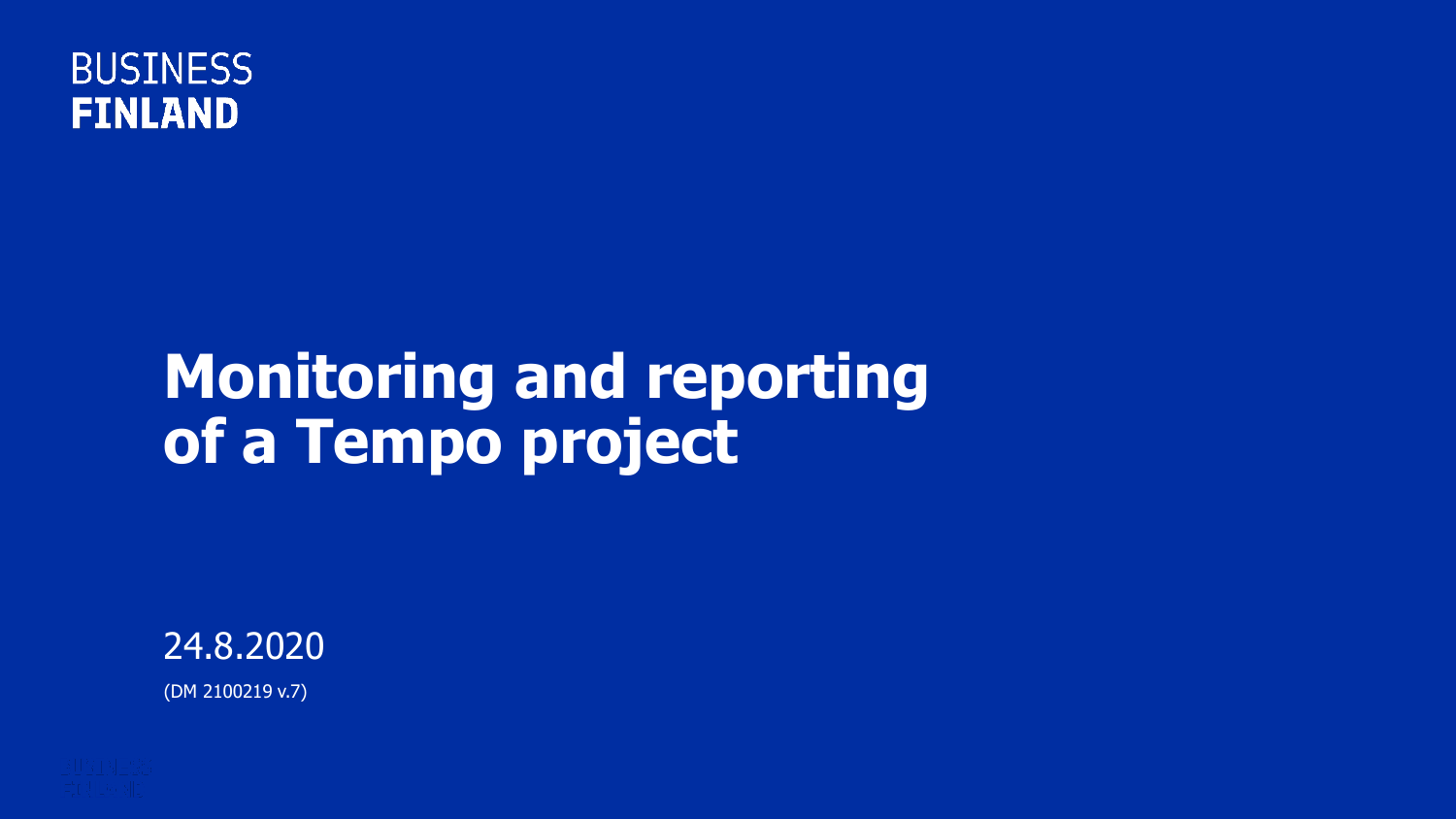# **To begin**

- Read the funding decision and the terms and conditions carefully
	- The terms and conditions of funding are an important part of the decision and compliance with them is a condition for the payment of funding
- **Approve the funding decision via [Business Finland 's Online Service](https://www.businessfinland.fi/en/for-finnish-customers/online-services/).** 
	- **I.** [In exceptional c](https://www.businessfinland.fi/en/for-finnish-customers/services/funding/guidelines-terms-and-forms/project-implementation/)ases, the decision is approved using a form
	- If the decision includes conditions for its entry into force, only approve it when the conditions have been fulfilled
	- If possible conditions on entry into force have been met and the funding decision is approved via the online service, Business Finland will make the advance payment mentioned in the decision
- **Make sure that the online-service user rights for the project are assigned to all who need them**

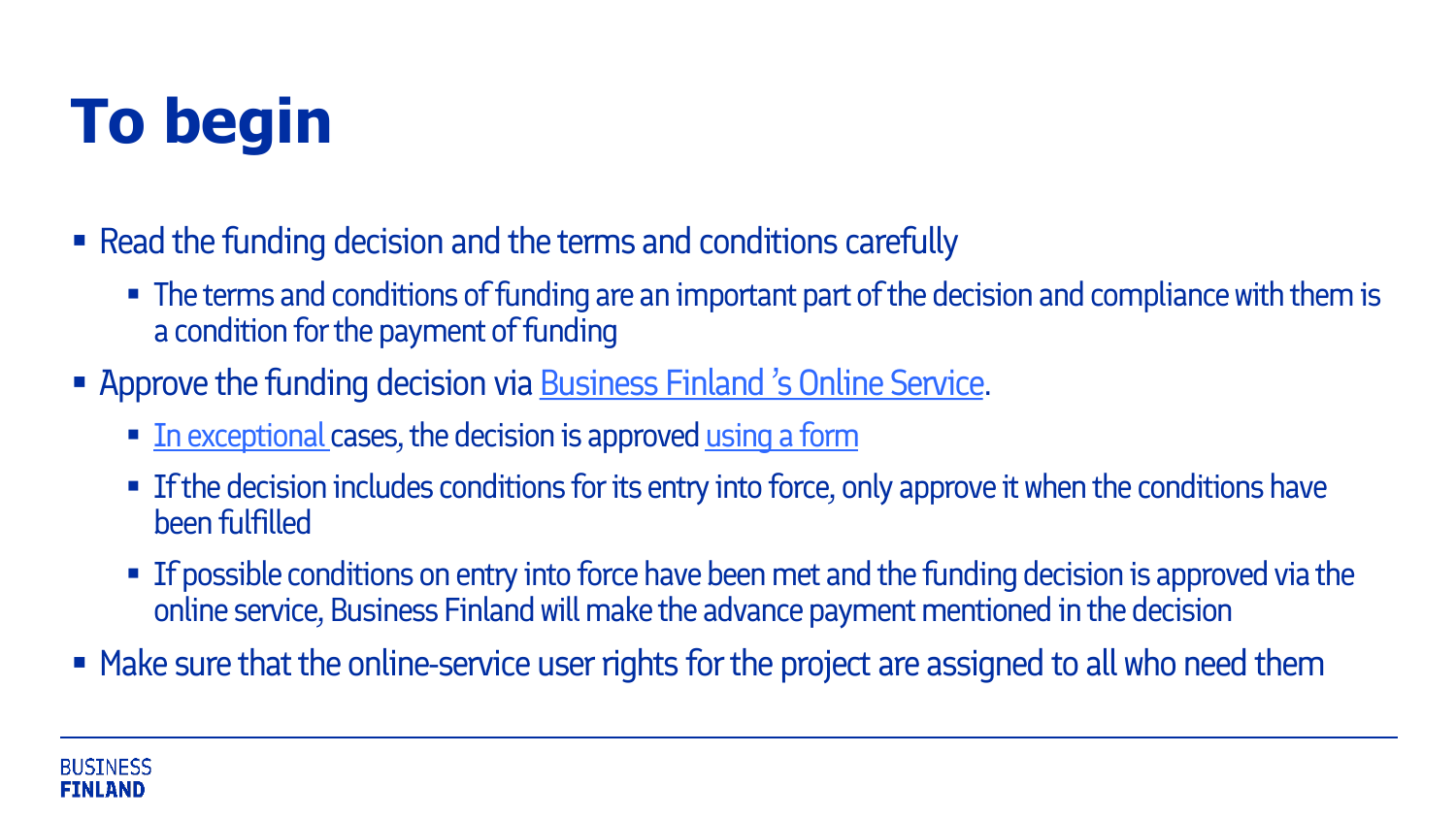### **...and immediately after this**

- Arrange project accounting as soon as the project has started
	- The purchased services under the project must be itemized and their relevance to the project demonstrated
	- Hourly monitoring of working time used for the project is not required
	- Other costs need not be included in the project accounting
- The costs must
	- arise from the project during the project period
	- **be entered in the beneficiary's accounts**
	- be paid by the time of submitting the final report

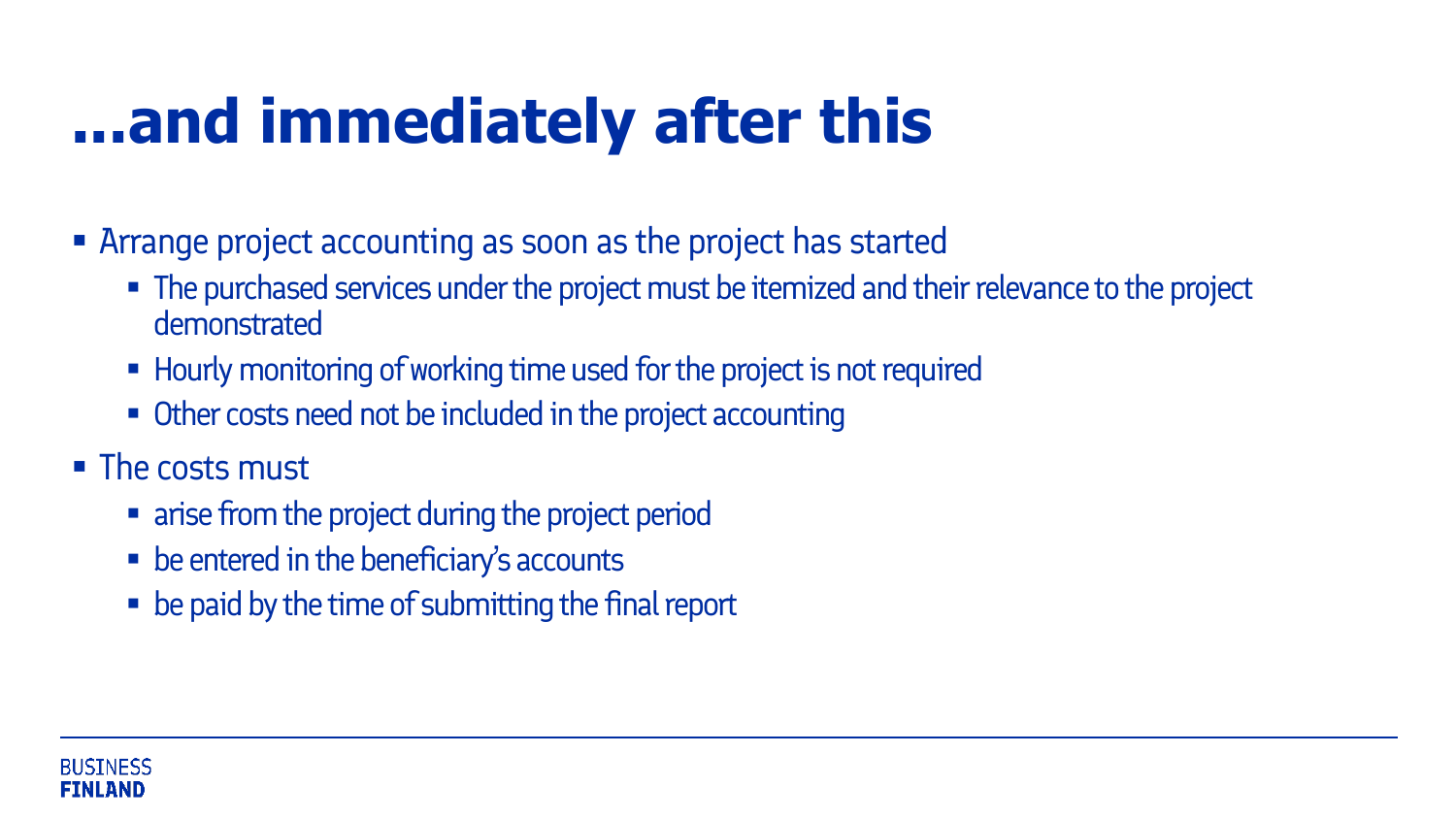### **Highlights of the terms and conditions**

- The funding is provided under de minimis regulation, and the entire sum forms part of the beneficiary's total de minimis accrual, regardless of how the costs are actualized. The monitoring of the accrual is the responsibility of the beneficiary
- The following funding-related information will be public: the beneficiary's name, business ID, size, sector, region, form of financing, the date of the decision, the amount of funding granted and the amount paid
- Business Finland may exchange information regarding the funding beneficiary with other funding providers and public authorities
- When the beneficiary disseminates information about the project and its results, it must disclose that Business Finland has provided project funding

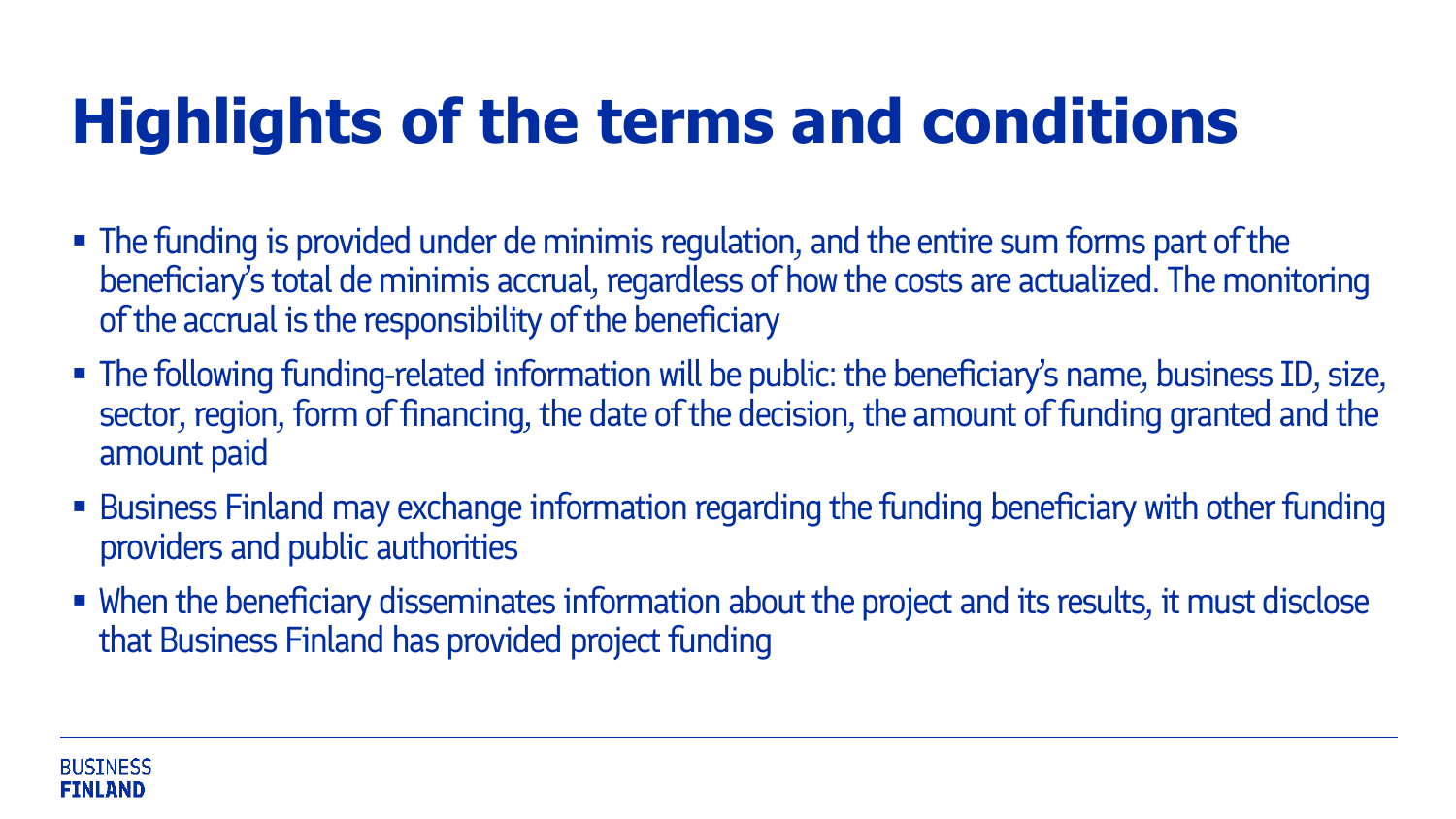#### **The terms and conditions pose certain limitations on eligible costs**

- Under de minimis regulations, no direct costs related to export volumes, the establishment and operations of a distribution network, or any other export activities are accepted
- Similarly, direct investments and operating costs arising from warehousing, logistics centers and other distribution operations are not eligible
- Business Finland accepts costs for purchases from group companies, but not from other associated enterprises. Please check the terms and conditions for details
- An expense based on an order placed before the beginning of a project phase cannot be allocated to the project unless the order has a cancellation clause in case the project does not go ahead

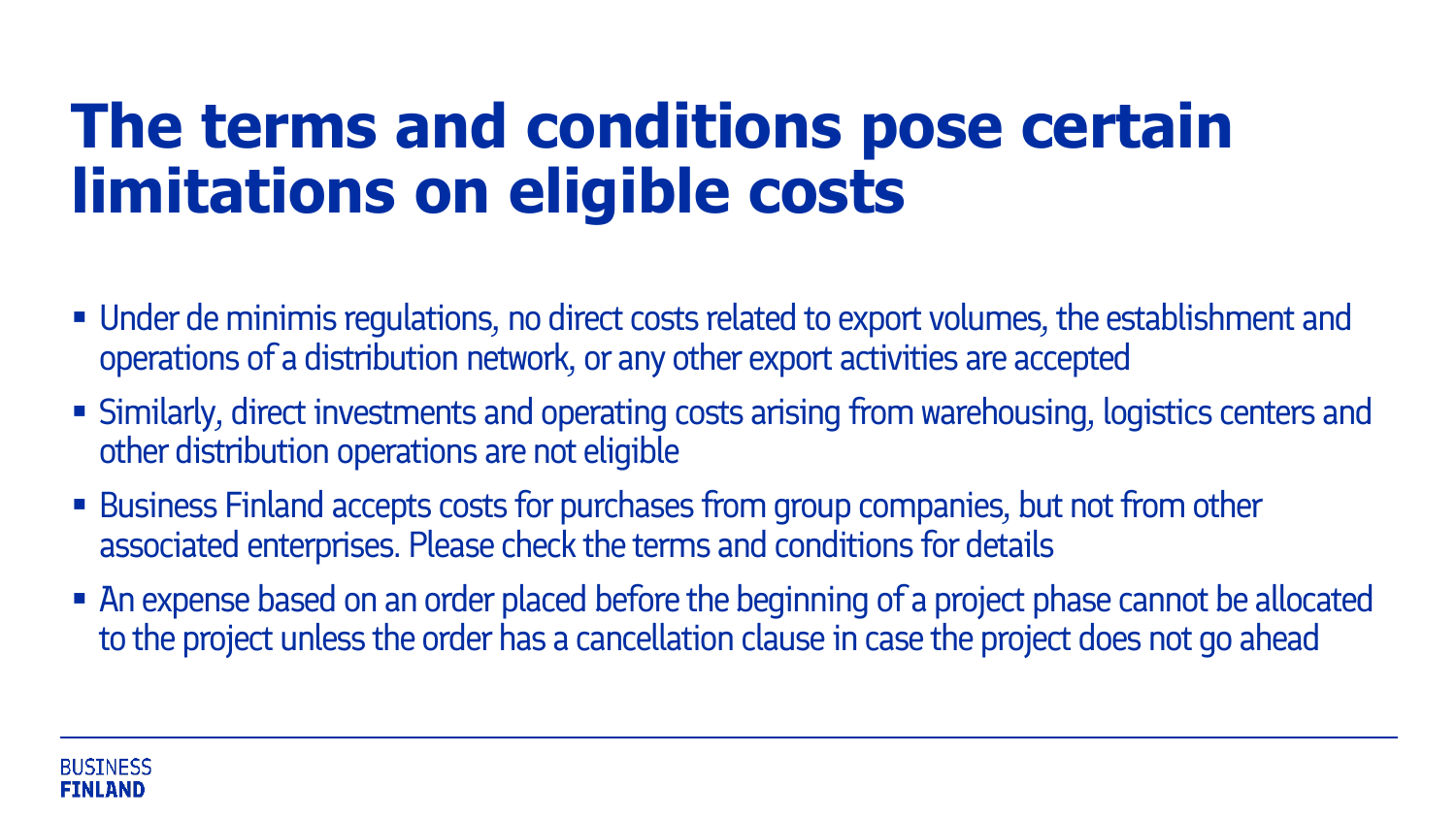# **Public funding for the project**

- **Tempo projects may not include** 
	- **EXPLOSTS that are eligible for support whose terms prohibit other public support (eg salary costs of a person who has** received a start-up grant for the same period)
	- salary costs for which a salary subsidy has been received
	- **EXECUTE:** services that has received other public funding
- The total share of funding received from Business Finland and other sources of public funding may not cover the full cost of activities or a project for which a government grant has been awarded
	- If necessary, Business Finland will reduce its own contribution so that the maximum amount is not exceeded
- The beneficiary must comply with the Act on Public Contracts
	- A purchase must be tendered as a public contract when its value, exclusive of VAT, exceeds the threshold value laid down by law, €60,000
	- See guidelines on compliance with the Act on Public Contracts in project funded by Business Finland in Business Finland's website Project implementation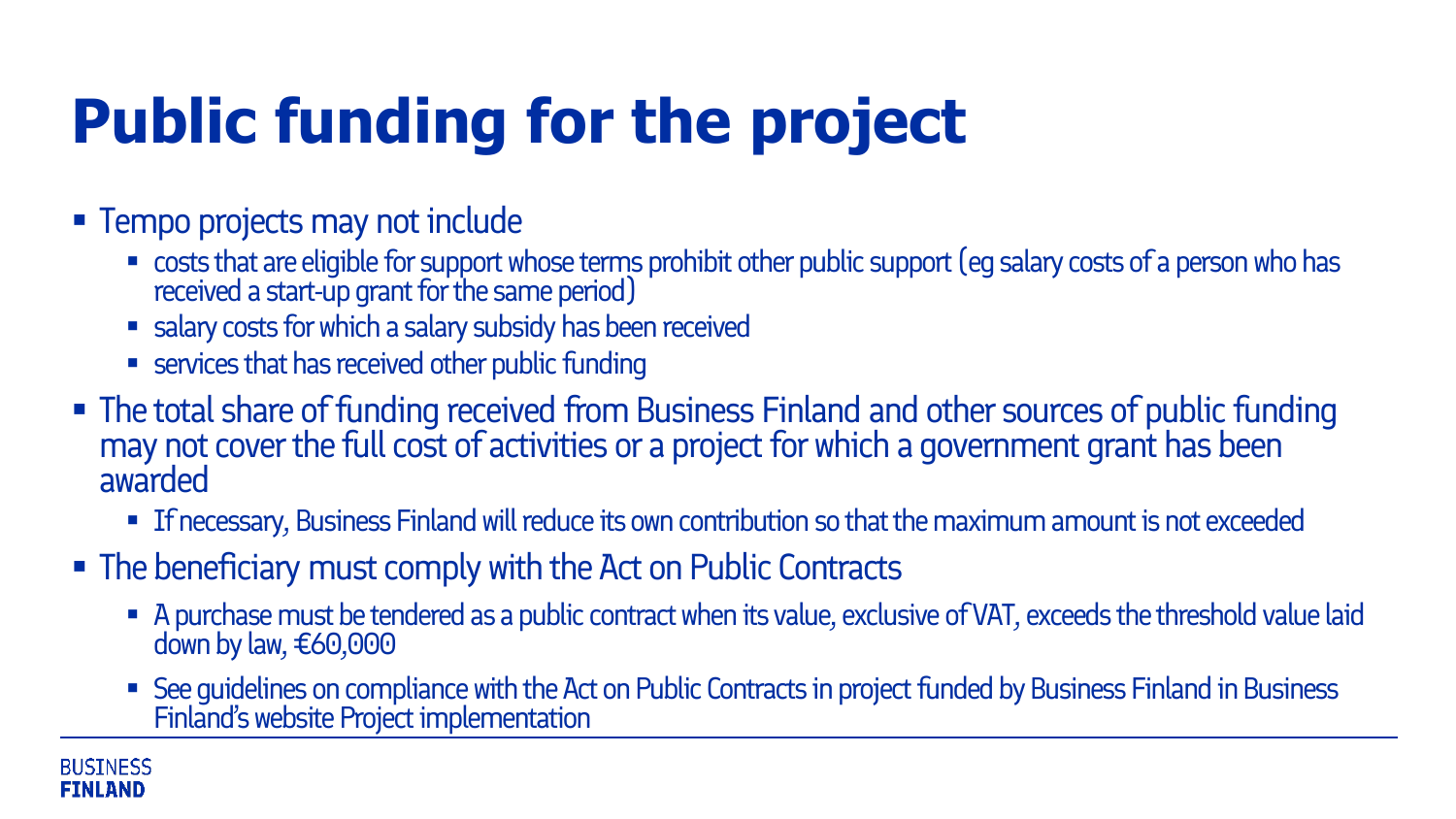# **Changes during the project**

- If essential changes are required in the project implementation, we advise you to discuss these with your project contact person as soon as the need arises
- **Business Finland's permission must be sought in advance for major changes. Applications are** submitted through the Online Service
- **IF In the case of arrangements, such as acquisitions, affecting your organization, contact Business** Finland in good time
	- The company to which you wish to transfer your funding decision will be subject to the same evaluation process as companies applying for new funding

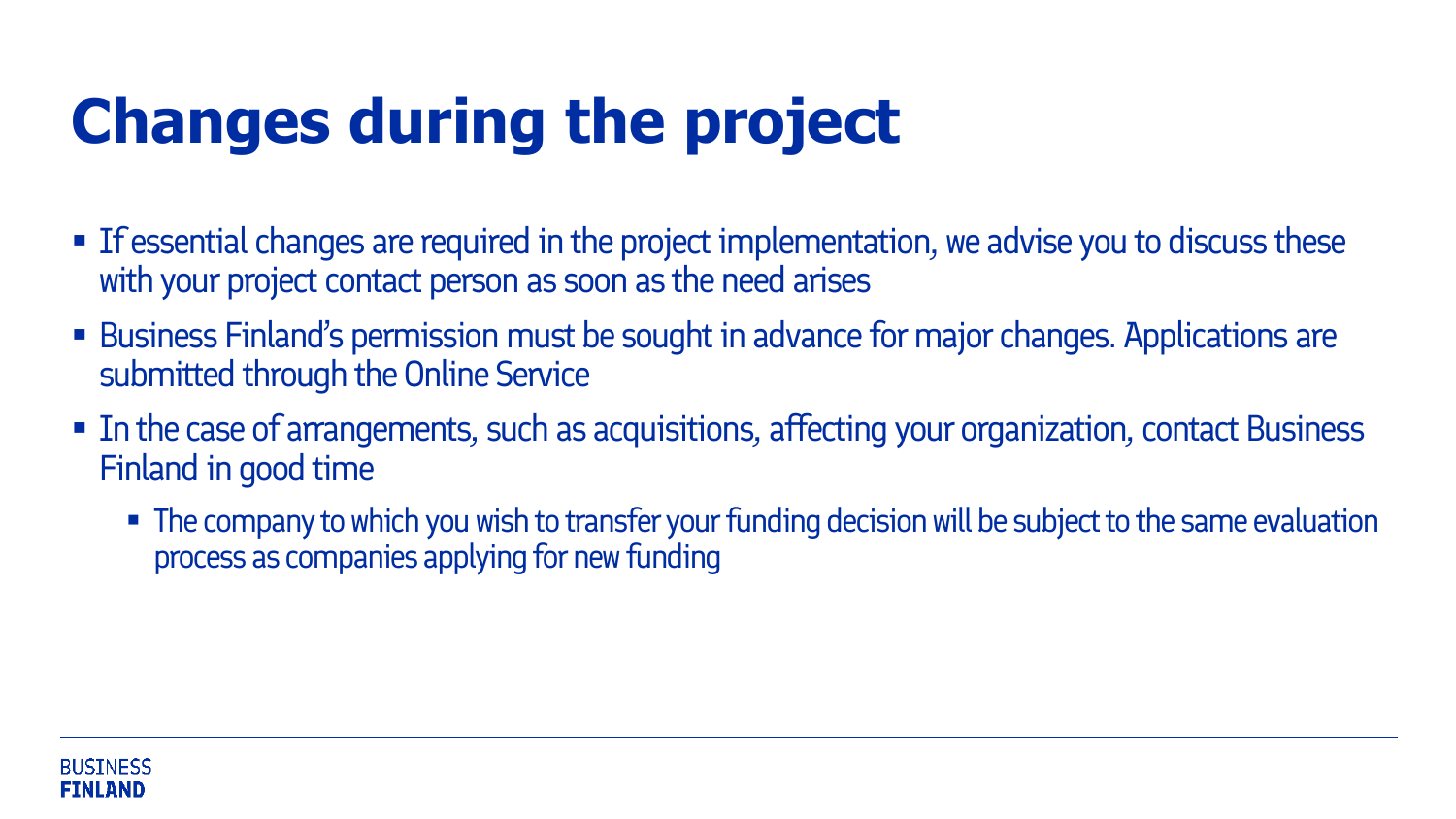### **Were the objectives achieved?**

- The report must include information on
	- whether the objectives listed in the decision were achieved
		- **In** if the objectives were not achieved, the key problems and reasons for this and measures the company intends to take to achieve the objectives
	- how the project was implemented
	- whether the implementation substantially deviated from the project plan
	- how the company plans to continue its work going forward
- **The report must be submitted to Business Finland within four months from the end of the project**
- The remainder of the funding will be paid on the basis of the final report

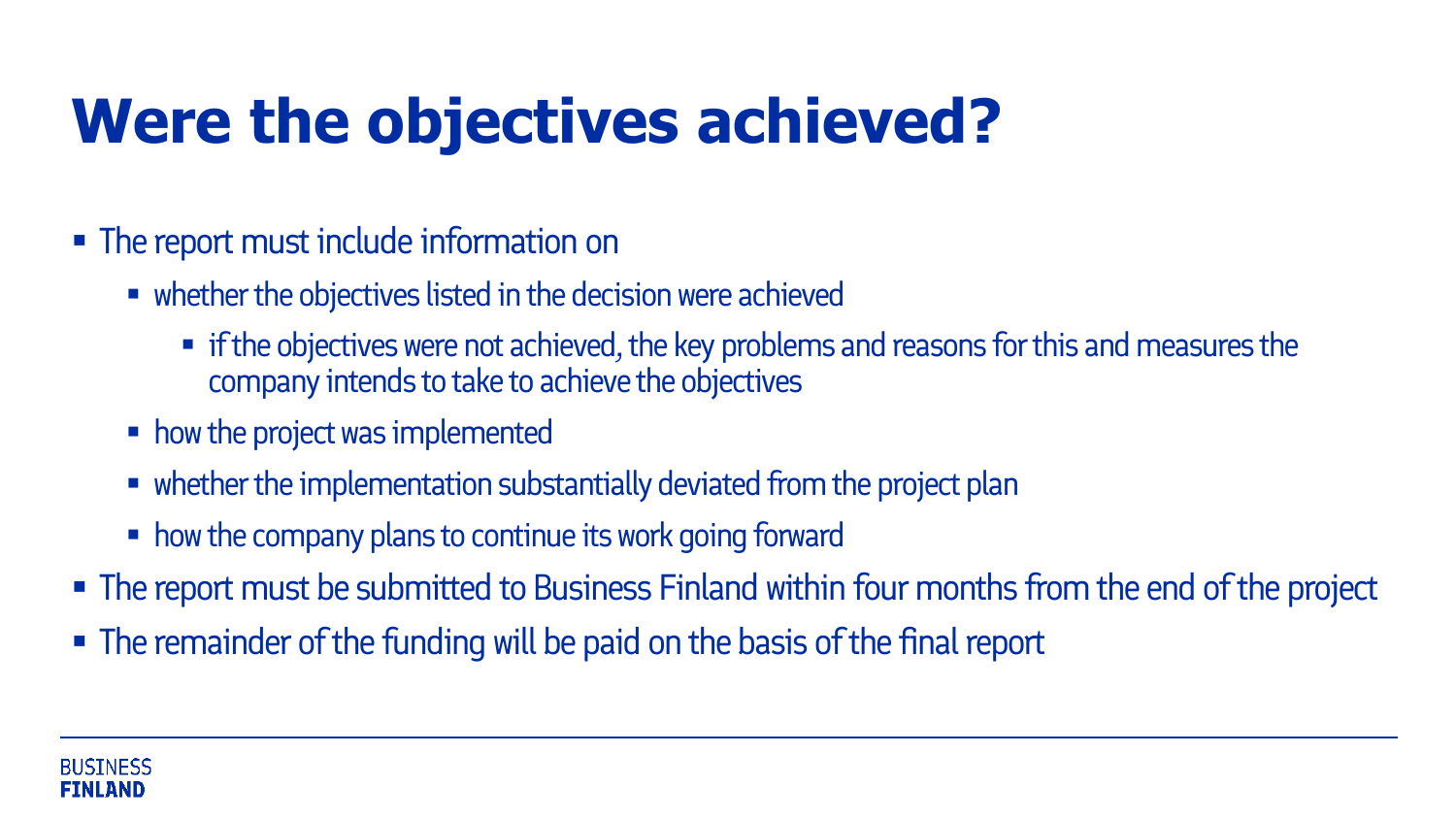#### **The Online Service provides guidance on reporting**

- The report is submitted through the Online Service
- The report may only be modified by those authorized to view project information
- The contact person for the cost statement must confirm the costs with his/her confirmation
- The accountable project leader or a person authorized to sign for the company submits the completed report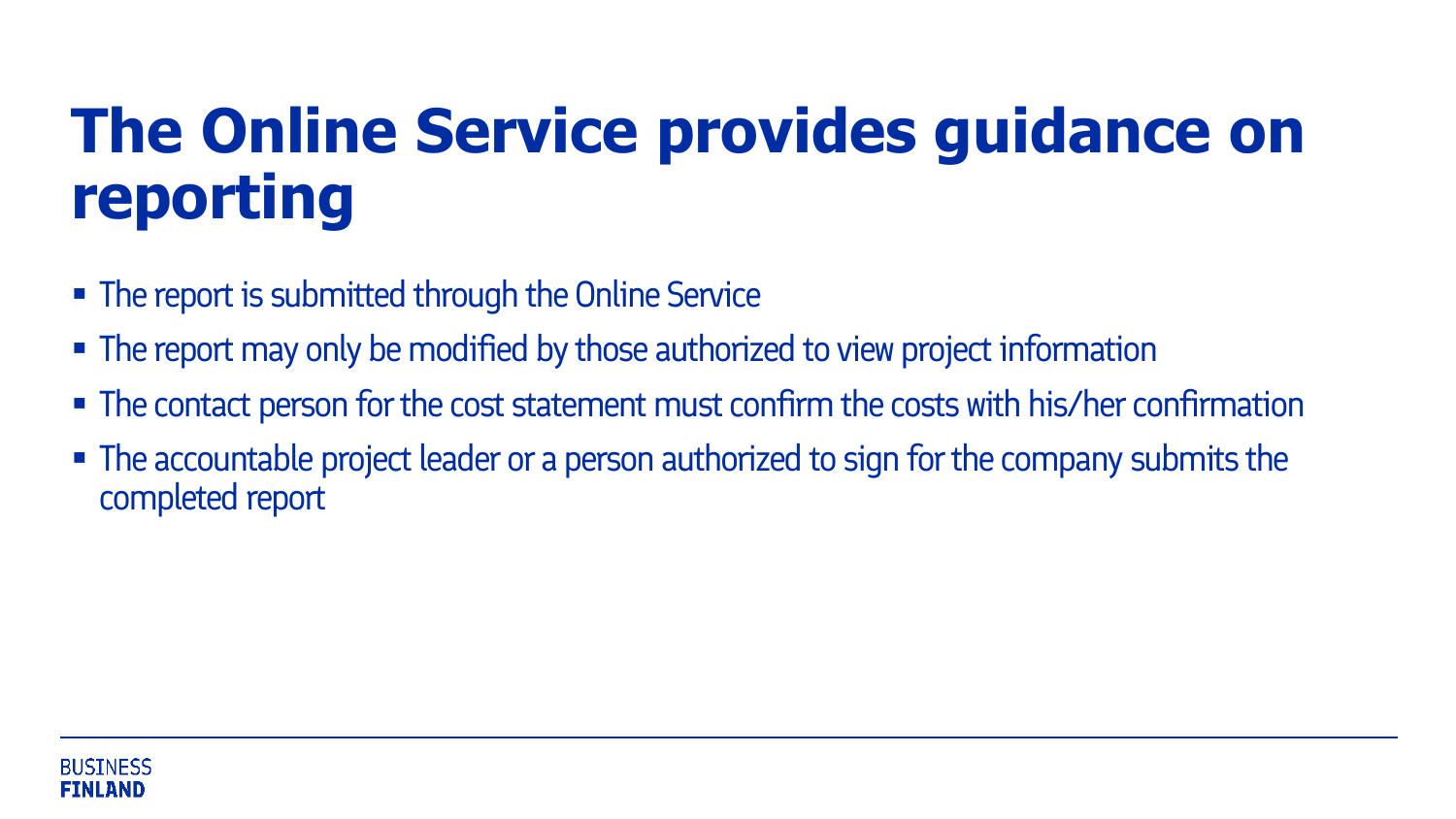#### **Cost statement**

- The beneficiary may declare the proportion of a person's salary for their total working hours that is allocated to the project. The realized work must be compared to the project-plan estimate and any deviations must be reported
- A maximum 30 per cent of the salaries paid for the project will be accepted as indirect personnel costs for those covered by Finnish social security
- Direct project-related expert service costs can be accepted as purchased services in accordance with the project plan and invoicing
	- As a rule, purchased services are eligible in net amount and VAT-exempt
	- **Purchased services can be accepted within the same Group companies but not from other associated companies**
- The instalment of other costs is deferred
	- A deferred maximum of 20 per cent of combined salaries and purchased services can be accepted
	- These costs need not be reported to the Funder, nor do they need to be included in the beneficiary's project accounting
	- Other costs include overhead, travel, material and equipment costs, as well as rents and purchase of machinery and equipment, machinery and equipment depreciations and rental costs (incl. cloud services)

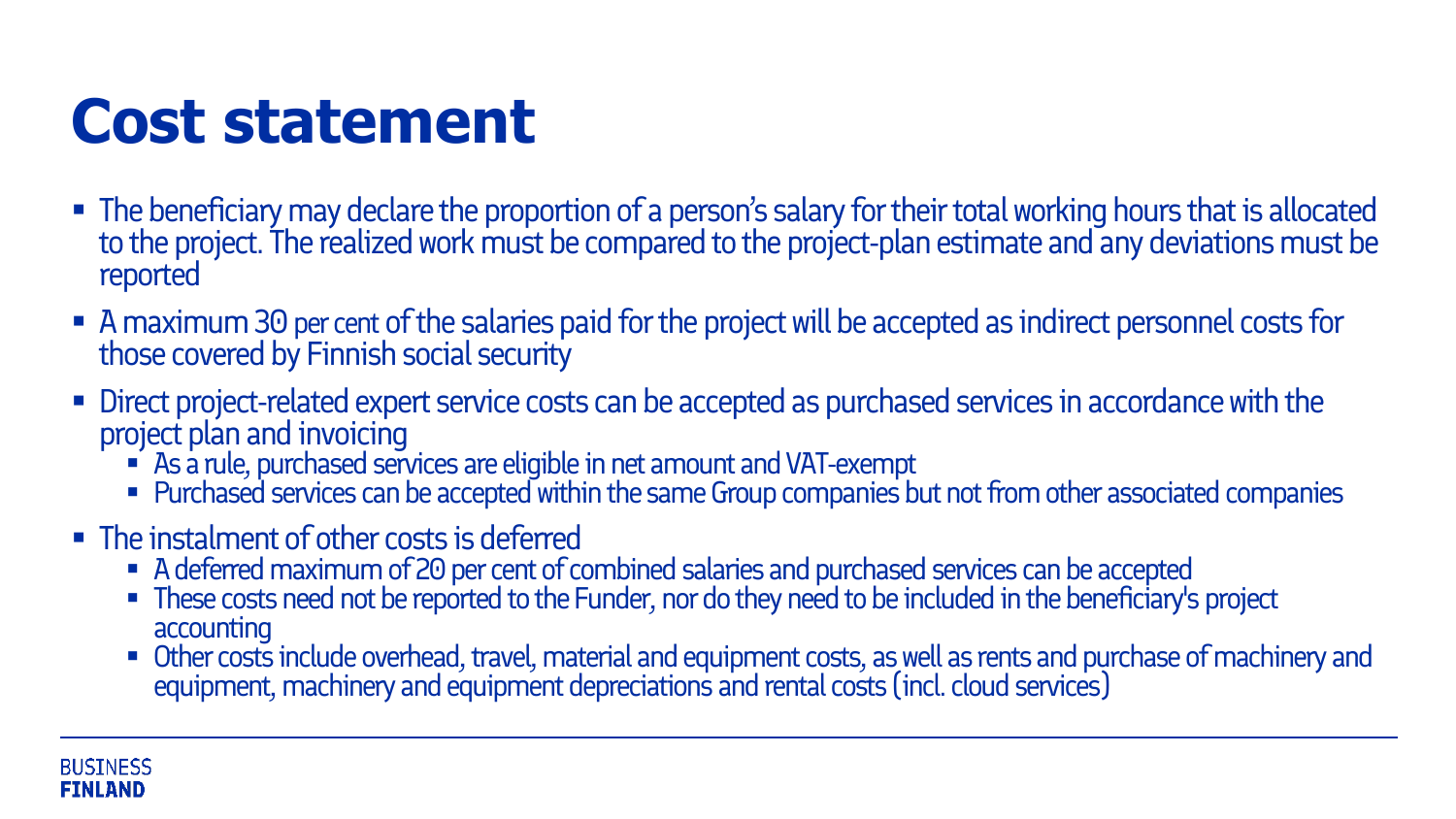#### **The accountable project leader is responsible for ensuring that**

- the project's implementation has met the funding conditions of Business Finland
- the funding has been used for actions in compliance with the project plan
- the funding has not been used for purchasing services from associated companies other than group companies
- the funding has not been used for supporting exports, to establish a distribution network, or for operations in other Member States or third countries

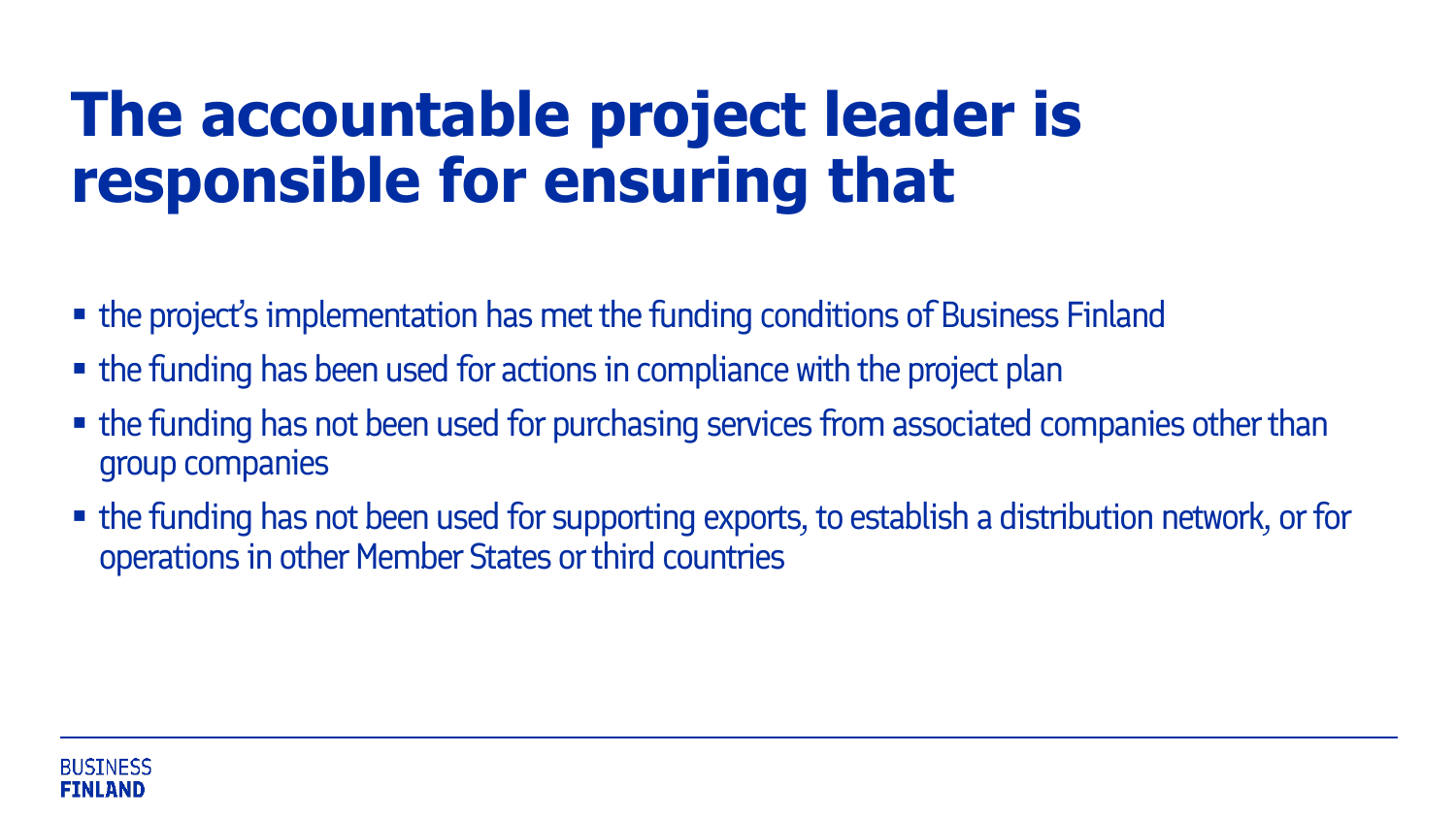### **Dealflow Finland -service**

- **What:** Through the Dealflow.fi-service, international investors can directly contact Finnish companies that are looking for external financing. The company creates a profile in the service. Due the profile, the Business Finland Investor Services team also can presents the company at investor meetings in Europe, the United States, the Middle East and Asia. The service is free of charge and provided by Business Finland.
- **For whom:** For Finnish companies with a business ID, a finished product / strong IPR and the ability and desire to grow in the international market and obtain external financing. If the funding round is not yet relevant, it is worth creating a profile for the service already - it is recommended to appear in the investor search well in advance of opening the round. The service is marketed globally to investors (VC funds, Private Equity investors and industrial investors).
- **How:** The company creates a profile on Dealflow.fi. Investors log in to the service and can search, track and contact companies directly. Investor profiles are not public unlike companies' profiles, that are public. After the investor has contacted the company, the company can see the investor information.

[www.dealflow.fi](http://www.dealflow.fi/)

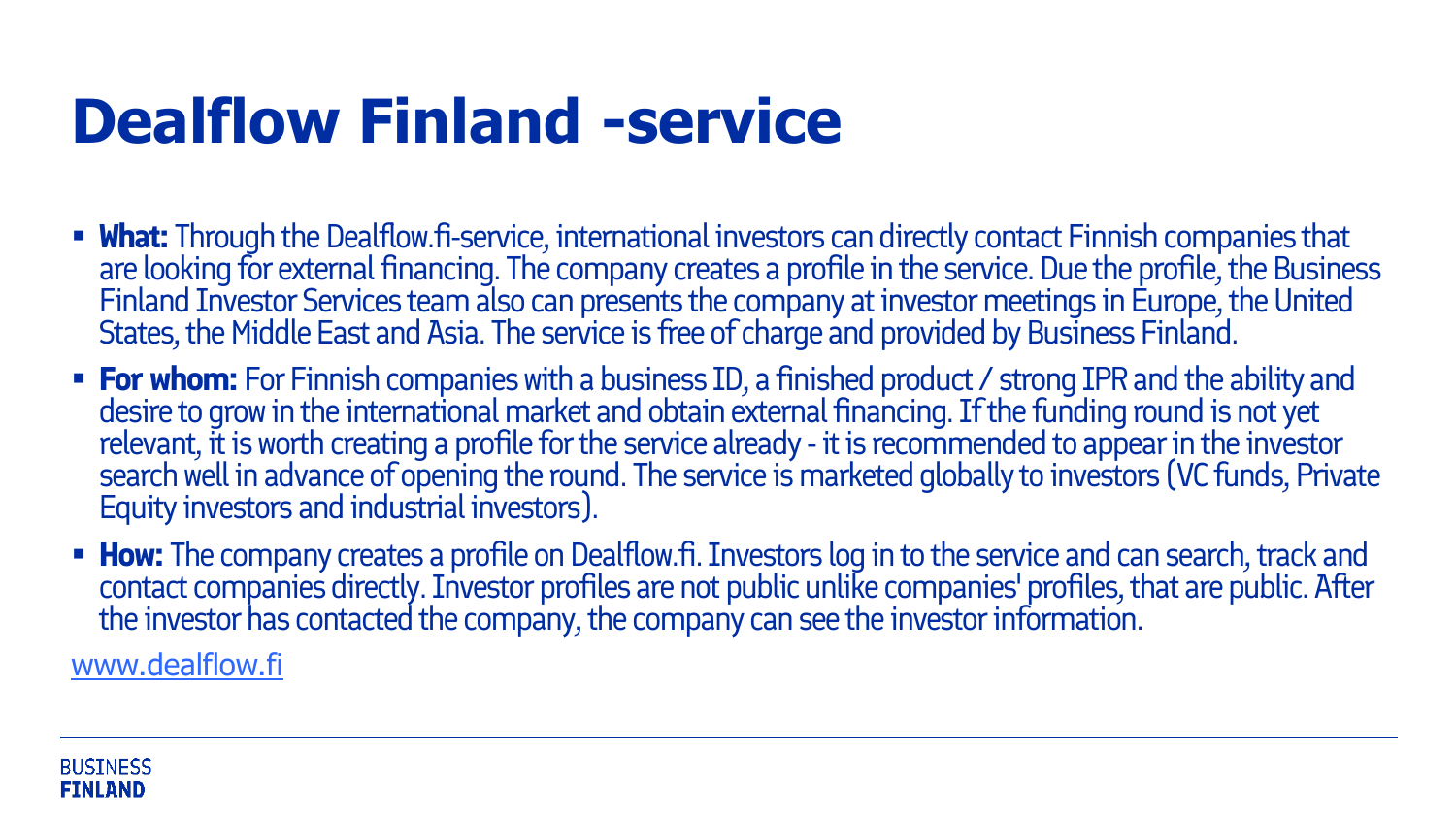#### **Inform also the customer about the following services if necessary**

**Finnish Suppliers** is a service for Finnish exporting companies to promote their supplies as well as for their new customers around the world. You can browse information according to various business segments, tag words and countries. The information is provided by Business Finland customers and reviewed by us in Business Finland before publishing.

More info:<https://www.businessfinland.fi/en/do-business-with-finland/finnish-suppliers/>

**Market Opportunities** help companies take action by offering advice and building activities that connect Finnish companies to market opportunities.

- **SALES LEAD**
- **BUSINESS OPPORTUNITY**
- **COUNTRY OUTLOOK**
- **FUTURE WATCH**

More info:<https://www.marketopportunities.fi/home/>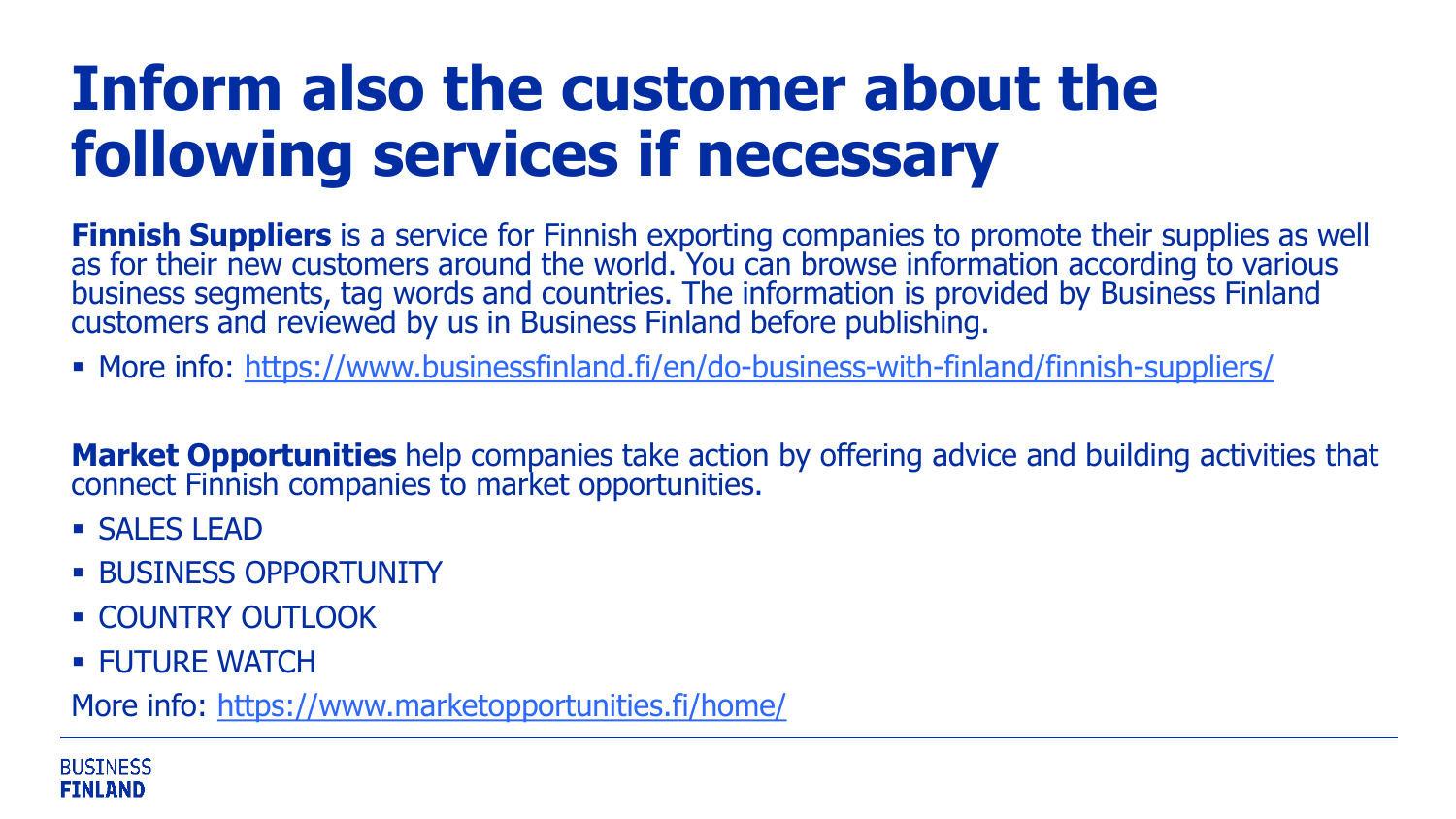## **Finnvera working capital loan Tempo+**

- **What:** Finnvera can offer a working capital loan of €10,000-€50,000 to companies in receipt of Tempo funding (Tempo funding has been received and any conditions have been met). The loan is usually collateral-fr<mark> 24.8.2020 updating:</mark> with a maximum repayment period of 6 years and a maximum repayment repayment-free period Tempo+ is closed until further notice because of Corona situation. are company specific. Customers are instructed to contact their own bank first and, if necessary, a
- **For whom:** companie suggestive that the versitive sales of the first deal and the set of a ready startprofitable business conditions guarantee from Finnvera: - [Initial guarantee: https://www.finnvera.fi/eng/products/guarantees/start](https://www.finnvera.fi/eng/products/guarantees/start-guarantee)guarantee

**How: If the compan** - [SME guarantee: https://www.finnvera.fi/eng/products/guarantees/sme](https://www.finnvera.fi/eng/products/guarantees/sme-guarantee)[tempo@finnvera.fi.](mailto:tempo@finnvera.fi) The guarantee

- The message should include a brief and for the new strong for a working capital loan. For guarantees, in invertion message to tempo@f - Finnvera guarantee: https://www.finnvera.fi/eng/products/guarantees/finnveraguarantee
- Finnvera will contact you by phone after receiving your e-mail
- **If you already have a contact person at Finnvera:** Tempo+ is not offered. You can apply for next funding according to normal procedures